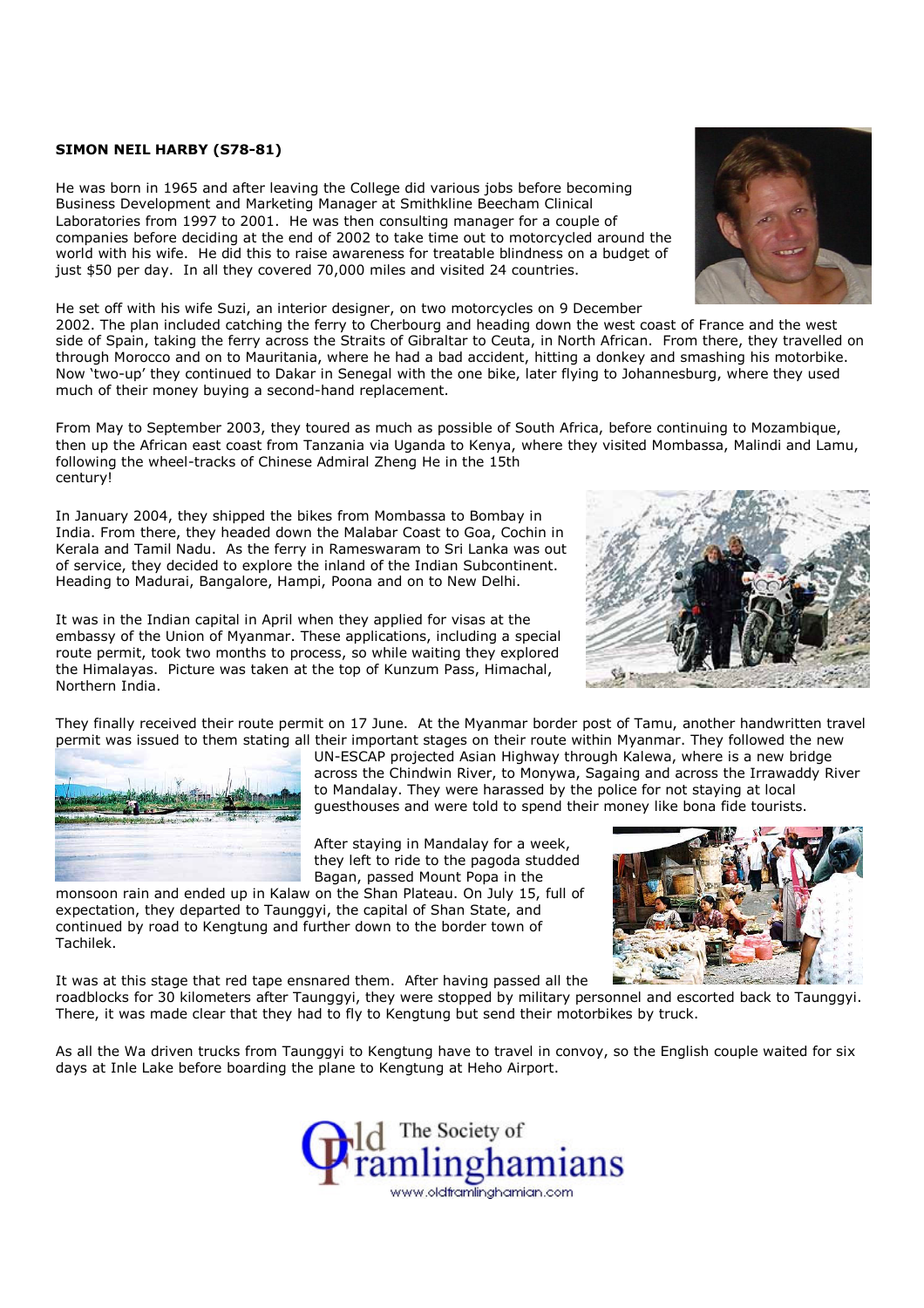They finally arrived in Kengtung, and stayed in Harry's Guesthouse to wait for the truck convoy to arrive. Days went by and they had to overstay their visas by three days until the convoy arrived and they could then ride to Tachilek.

On July 28, they exhaustedly crossed into the border town of Mae Sai in Thailand. The whole operation had set them back financially \$400.

Despite the problems in Myanmar, they completed their amazing world tour via Laos, Cambodia, Bangkok, Malay Peninsula, Australia, Central America, U.S.A. and finally back to London in April 2005. During the trip, they raised funds and awareness for the charity ORBIS UK. (ORBIS is an international development organisation that works to eliminate avoidable blindness in developing countries where at least 90 percent of the blind and visually impaired reside).

After returning he came Marketing and Business Development Manager for BUPA and is currently Hospital Marketing & Business Manager at the Cadogan Clinic where he works in a new-build private day-hospital in Sloane Street.

In addition to his travels and professional career he has also worked as a professional yacht skipper and has completed two Fastnet races, in 2001 and 2007, coming 6th and 4th in class one. He has come 36th in the 2004 Sydney to Hobart yacht race. In the 2009 Fastnet race he will be running a syndicated yacht.

On 1 December 2008 he gave a lecture at the Royal Geographic Society on his round the world trip. Here is James Ruddock-Broyd's write up :-

## ROYAL GEOGRAPHICAL SOCIETY MEMBERS LECTURE – 1 DECEMBER 2008

## 360 DEGREES BY MOTORBIKE AND A BIT MORE…..

## by Simon and Suzi Harby (OF Garrett House 1977-82)

Head note in RGS brochure: Simon and Suzi tell of their trials and tribulations during their two years travelling through Africa, Asia, Australia and America by motorbike. After a few ups and downs they achieved their goal!

The Ondaatie Theatre was full. Simon is a Fellow and regularly attends meetings. The expedition had taken place approx 2003 to 2005. . Both Harbys are from Norfolk. It is thought this may be the first time an OF has given a lecture at the RGS.

After Minute reading the President, Prof Sir Gordon Conway KCMG FRS introduced the Harbys very amusingly and commented on the large number of friends attending – the largest he had ever seen. This is obviously the reason why JGRB had no approaches from OFs for tickets following the notice on the OF web site!

The lecture was shared with a little more than half being presented by Simon. Both were extremely professional in their presentations; no beating about the bush; they stuck to the nitty gritty of their story. It was not possible to get down many notes as the theatre was in darkness most of the time but the couple gave an enthralling presentation which held the audience spellbound: light guffaws and exclamations abounded round the room throughout the evening.

The majority of the lecture was about riding through Morocco, Africa, India, Burma, Thailand and Indonesia. They covered rather more than the circumference of the world - some 60,000 miles. Half a dozen short videos were included; the President apologised for the poor quality (like the mirage when going at speed in the desert) - the practice run had been perfectly alright.

Simon was inspired by Peter Ustinov. In the Tagant Desert, near the boarder of Mali, Simon hit a donkey at speed which was their only casualty so he had to go to Johannesburg to get a new machine; they used three bikes on the